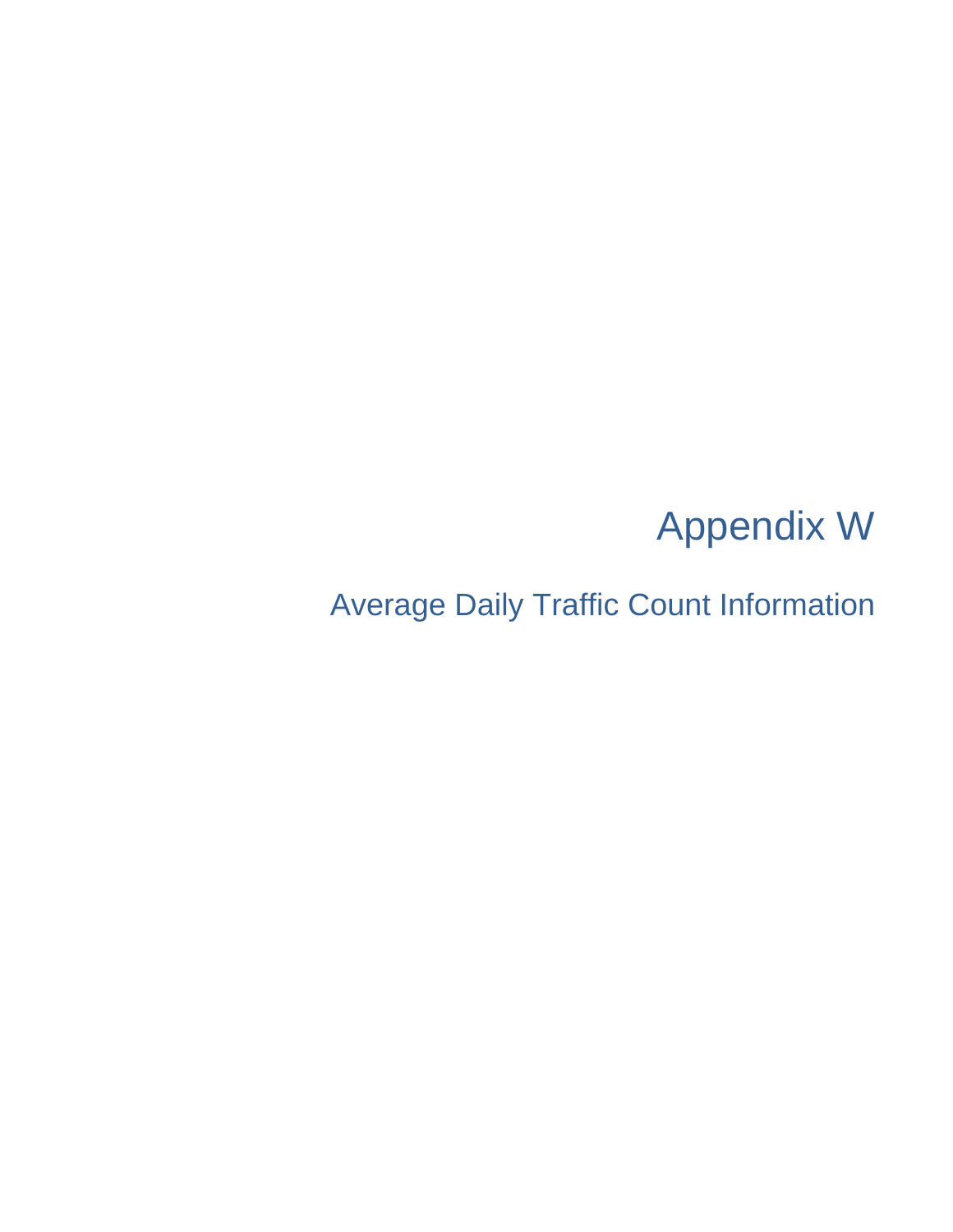#### Appendix W Average Daily Traffic Count Information

## **Percentage of HV by axis**

| <b>Axis</b> | From               | To                 | % HV    |
|-------------|--------------------|--------------------|---------|
| King        | Conestogo          | Northfield         | 8%      |
| Northfield  | King               | Kumpf              | No data |
| Caroline    | Erb                | Allen              | 3%      |
| King        | Erb                | Allen              | 5%      |
| King        | Allen              | Victoria           | 4%      |
| <b>Duke</b> | Francis            | Frederick          | 2%      |
| Charles     | Victoria           | Benton (Frederick) | 5%      |
| Charles     | Benton (Frederick) | Ottawa             | 4%      |
| Borden      | Charles            | Mills              | 9%      |
| Ottawa      | Charles            | Mills              | No data |
| Courtland   | havward            | Balzer             | No data |

### **Axis From To % HV Hypotheses**

- Heavy vehicles include all vehicles with a length of 8,4 meters or more
- Heavy vehicles percentage was calculated from 24 hours counts
- Only one 24h counts was available for each axis and for some axis there were no 24h ‐ counts available (axis with "No data" mentioned);
- Heavy vehicles percentage is the same for the actual period than for the 30 years horizon (2037); ‐